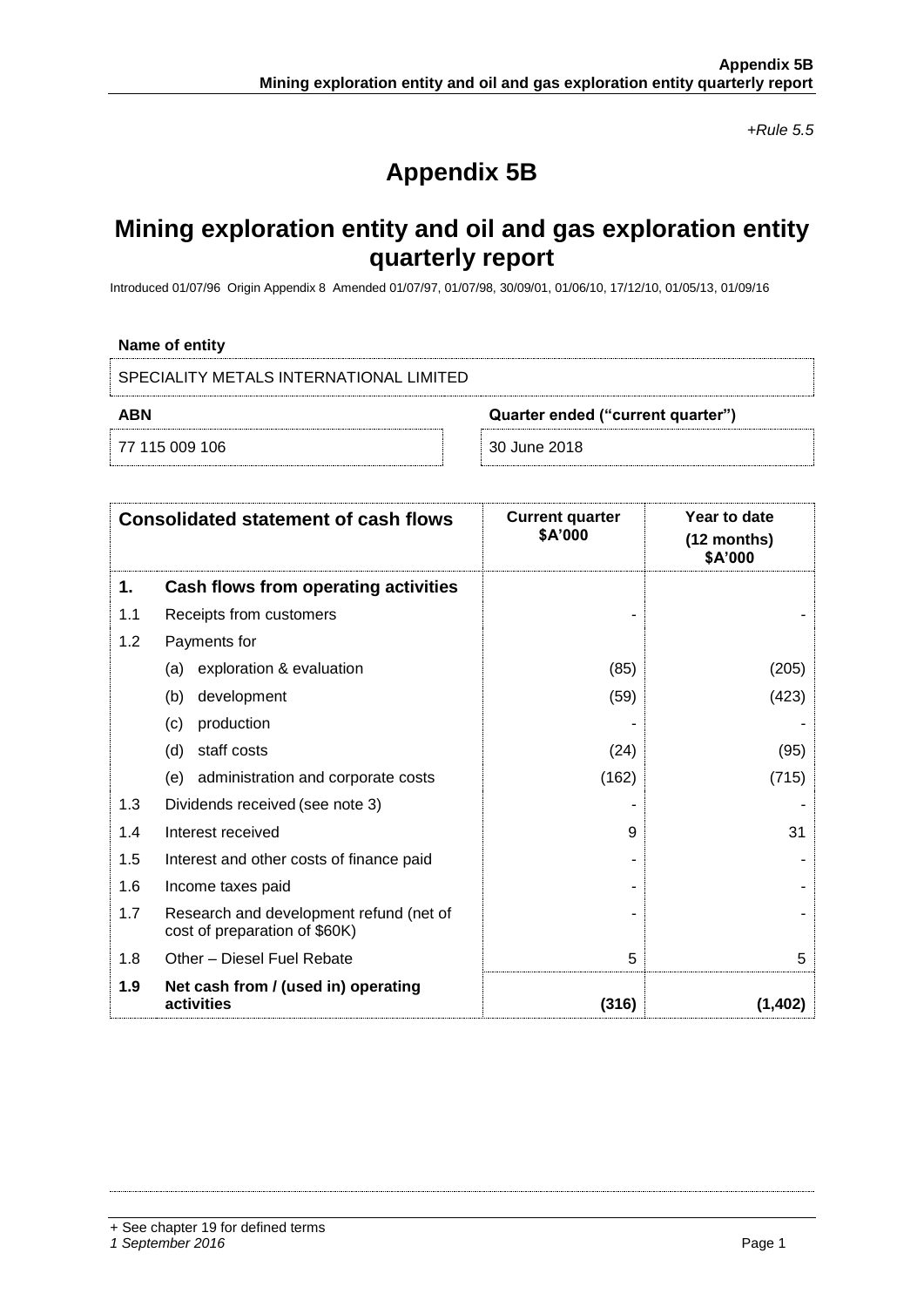|                                                                               | <b>Appendix 5B</b> |
|-------------------------------------------------------------------------------|--------------------|
| Mining exploration entity and oil and gas exploration entity quarterly report |                    |

| <b>Consolidated statement of cash flows</b> |                                                    | <b>Current quarter</b><br>\$A'000 | Year to date<br>(12 months)<br>\$A'000 |
|---------------------------------------------|----------------------------------------------------|-----------------------------------|----------------------------------------|
| 2.                                          | Cash flows from investing activities               |                                   |                                        |
| 2.1                                         | Payments to acquire:                               |                                   |                                        |
|                                             | property, plant and equipment<br>(a)               | (3)                               | (3)                                    |
|                                             | (b)<br>tenements (see item 10)                     |                                   |                                        |
|                                             | investments<br>(c)                                 |                                   |                                        |
|                                             | (d)<br>other non-current assets                    | (770)                             | (800)                                  |
| 2.2                                         | Proceeds from the disposal of:                     |                                   |                                        |
|                                             | property, plant and equipment<br>(a)               | 13                                | 13                                     |
|                                             | tenements (see item 10)<br>(b)                     |                                   |                                        |
|                                             | investments<br>(c)                                 |                                   | 1                                      |
|                                             | (d)<br>other non-current assets                    |                                   |                                        |
| 2.3                                         | Cash flows from loans to other entities            |                                   |                                        |
| 2.4                                         | Dividends received (see note 3)                    |                                   |                                        |
| 2.5                                         | Other - Lanstead Sharing Agreement Net<br>Movement |                                   | (44)                                   |
| 2.6                                         | Net cash from / (used in) investing<br>activities  | (760)                             | (833)                                  |

| 3.   | Cash flows from financing activities                                           |     |       |
|------|--------------------------------------------------------------------------------|-----|-------|
| 3.1  | Proceeds from issues of shares                                                 | 100 | 1,892 |
| 3.2  | Proceeds from issue of convertible notes                                       |     |       |
| 3.3  | Proceeds from exercise of share options                                        |     |       |
| 3.4  | Transaction costs related to issues of<br>shares, convertible notes or options |     | (102) |
| 3.5  | Proceeds from borrowings                                                       |     |       |
| 3.6  | Repayment of borrowings                                                        |     |       |
| 3.7  | Transaction costs related to loans and<br>borrowings                           |     |       |
| 3.8  | Dividends paid                                                                 |     |       |
| 3.9  | Other (provide details if material)                                            |     |       |
| 3.10 | Net cash from / (used in) financing<br>activities                              | 100 | 1.790 |

+ See chapter 19 for defined terms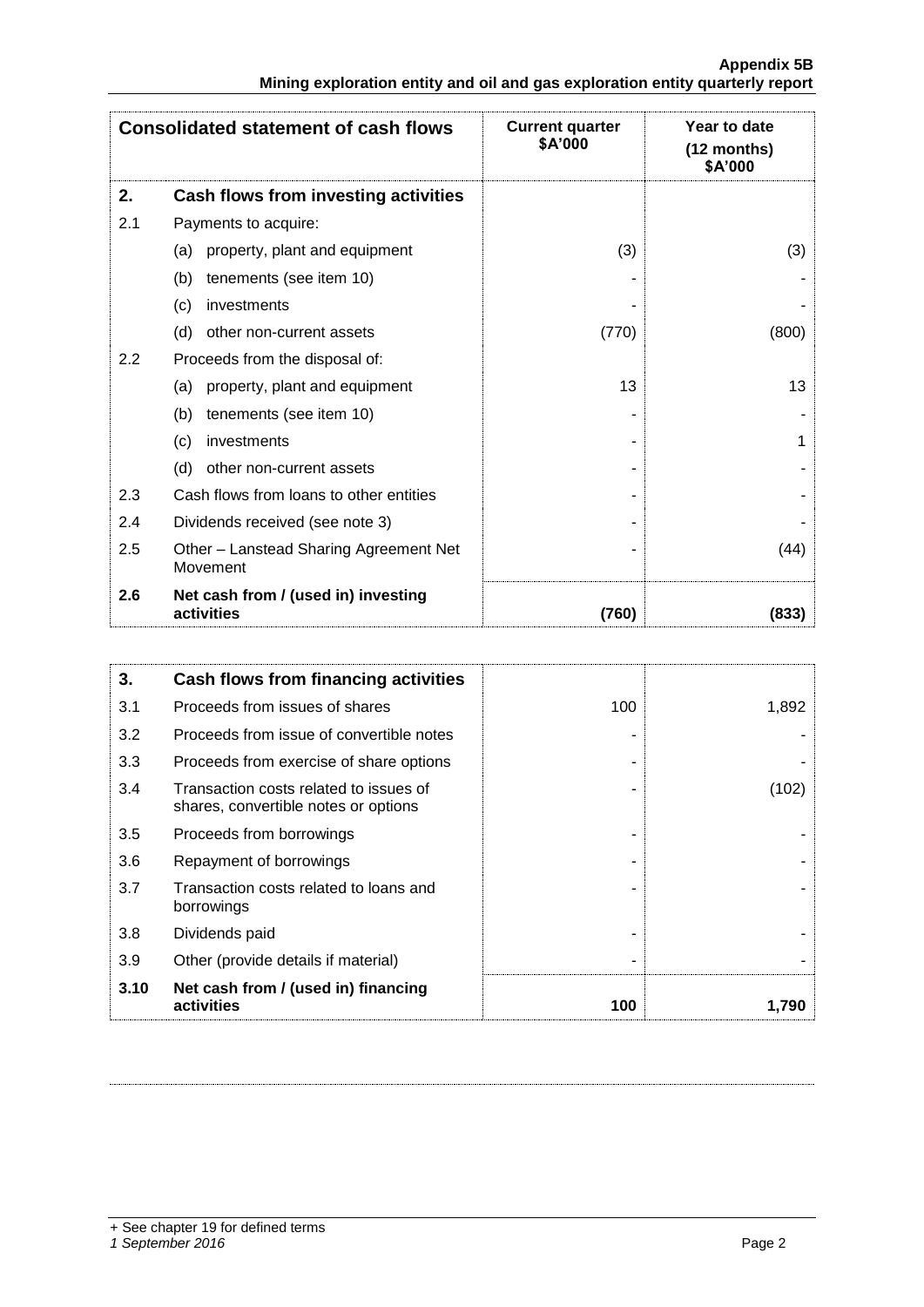| <b>Consolidated statement of cash flows</b> |                                                                          | <b>Current quarter</b><br>\$A'000 | Year to date<br>(12 months)<br>\$A'000 |  |
|---------------------------------------------|--------------------------------------------------------------------------|-----------------------------------|----------------------------------------|--|
| 4.                                          | Net increase / (decrease) in cash and<br>cash equivalents for the period |                                   |                                        |  |
| 4.1                                         | Cash and cash equivalents at beginning of<br>period                      | 1,579                             | 1,048                                  |  |
| 4.2                                         | Net cash from / (used in) operating<br>activities (item 1.9 above)       | (316)                             | (1,402)                                |  |
| 4.3                                         | Net cash from / (used in) investing activities<br>(item 2.6 above)       | (760)                             | (833)                                  |  |
| 4.4                                         | Net cash from / (used in) financing activities<br>(item 3.10 above)      | 100                               | 1,790                                  |  |
| 4.5                                         | Effect of movement in exchange rates on<br>cash held                     |                                   |                                        |  |
| 4.6                                         | Cash and cash equivalents at end of<br>period                            | 603                               | 603                                    |  |

| 5.  | Reconciliation of cash and cash<br>equivalents<br>at the end of the quarter (as shown in the<br>consolidated statement of cash flows) to the<br>related items in the accounts | <b>Current quarter</b><br>\$A'000 | <b>Previous quarter</b><br>\$A'000 |
|-----|-------------------------------------------------------------------------------------------------------------------------------------------------------------------------------|-----------------------------------|------------------------------------|
| 5.1 | <b>Bank balances</b>                                                                                                                                                          | 149                               |                                    |
| 5.2 | Call deposits                                                                                                                                                                 | 454                               | 1,502                              |
| 5.3 | Bank overdrafts                                                                                                                                                               |                                   |                                    |
| 5.4 | Other (provide details)                                                                                                                                                       |                                   |                                    |
| 5.5 | Cash and cash equivalents at end of<br>quarter (should equal item 4.6 above)                                                                                                  | 603                               | 1.579                              |

| 6.  | Payments to directors of the entity and their associates                                                    | <b>Current quarter</b><br>\$A'000 |
|-----|-------------------------------------------------------------------------------------------------------------|-----------------------------------|
| 6.1 | Aggregate amount of payments to these parties included in item 1.2                                          | 43                                |
| 6.2 | Aggregate amount of cash flow from loans to these parties included<br>in item $2.3$                         |                                   |
| 6.3 | Include below any explanation necessary to understand the transactions included in<br>items $6.1$ and $6.2$ |                                   |
|     | Payment for consulting services at commercial rates                                                         |                                   |

Payment for consulting services at commercial rates.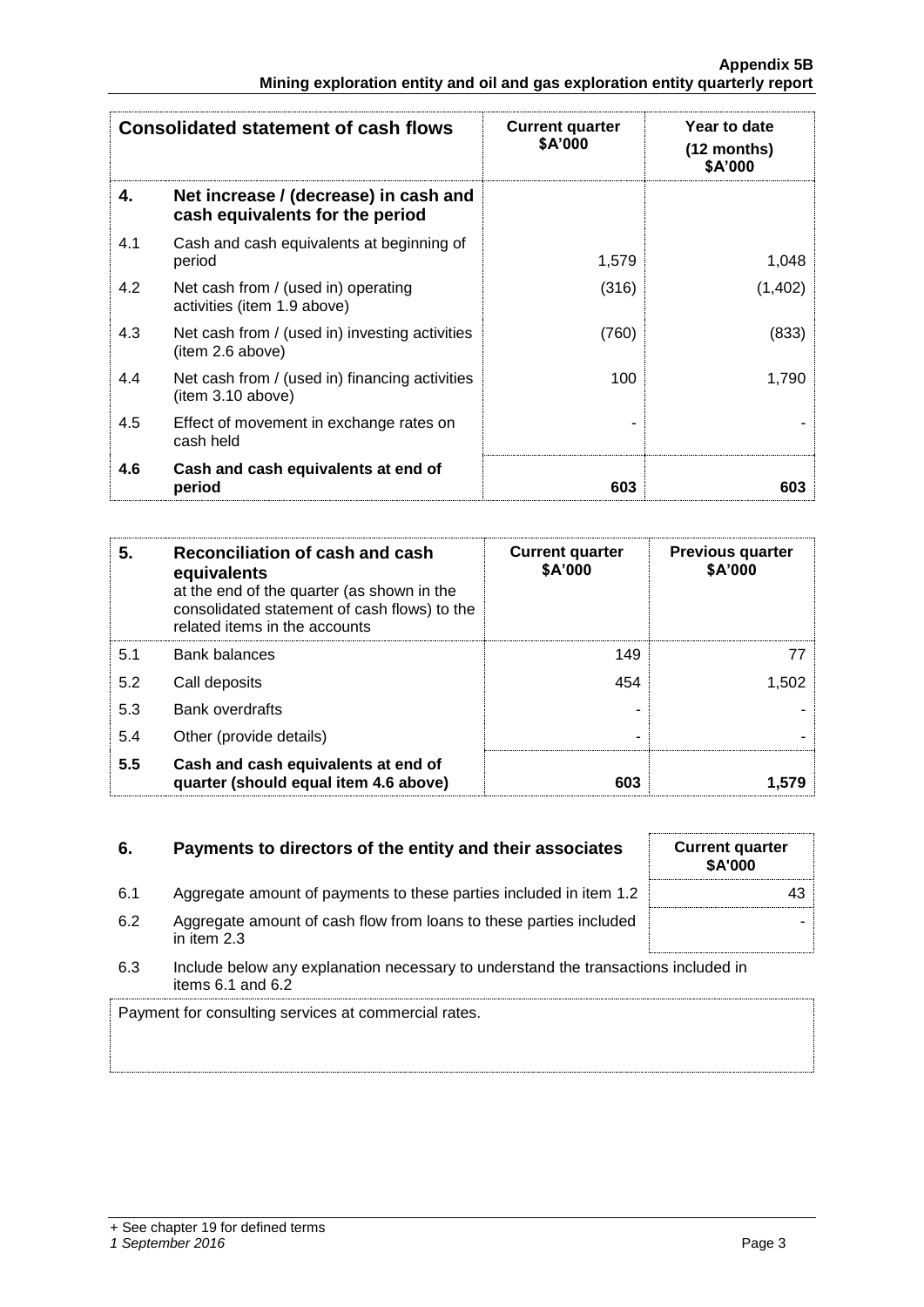| 7.  | Payments to related entities of the entity and their<br>associates                                          | <b>Current quarter</b><br>\$A'000 |
|-----|-------------------------------------------------------------------------------------------------------------|-----------------------------------|
| 7.1 | Aggregate amount of payments to these parties included in item 1.2                                          |                                   |
| 7.2 | Aggregate amount of cash flow from loans to these parties included<br>in item 2.3                           |                                   |
| 7.3 | Include below any explanation necessary to understand the transactions included in<br>items $7.1$ and $7.2$ |                                   |

| N/A |  |
|-----|--|
|     |  |
|     |  |

| 8.  | <b>Financing facilities available</b><br>Add notes as necessary for an<br>understanding of the position | <b>Total facility amount</b><br>at quarter end<br>\$A'000 | Amount drawn at<br>quarter end<br>\$A'000 |
|-----|---------------------------------------------------------------------------------------------------------|-----------------------------------------------------------|-------------------------------------------|
| 8.1 | Loan facilities                                                                                         | -                                                         |                                           |
| 8.2 | Credit standby arrangements                                                                             | -                                                         |                                           |
| 8.3 | Other                                                                                                   | -                                                         |                                           |
| 8.4 | Include below a description of each facility above, including the lender, interest rate and             |                                                           |                                           |

whether it is secured or unsecured. If any additional facilities have been entered into or are proposed to be entered into after quarter end, include details of those facilities as well.

| 9.  | <b>Estimated cash outflows for next quarter</b> | \$A'000 |
|-----|-------------------------------------------------|---------|
| 9.1 | Exploration and evaluation                      | 50      |
| 9.2 | Development                                     | 150     |
| 9.3 | Production                                      |         |
| 9.4 | Staff costs                                     | 25      |
| 9.5 | Administration and corporate costs              | 150     |
| 9.6 | Other (Provide details if material)             |         |
| 9.7 | <b>Total estimated cash outflows</b>            | 375     |